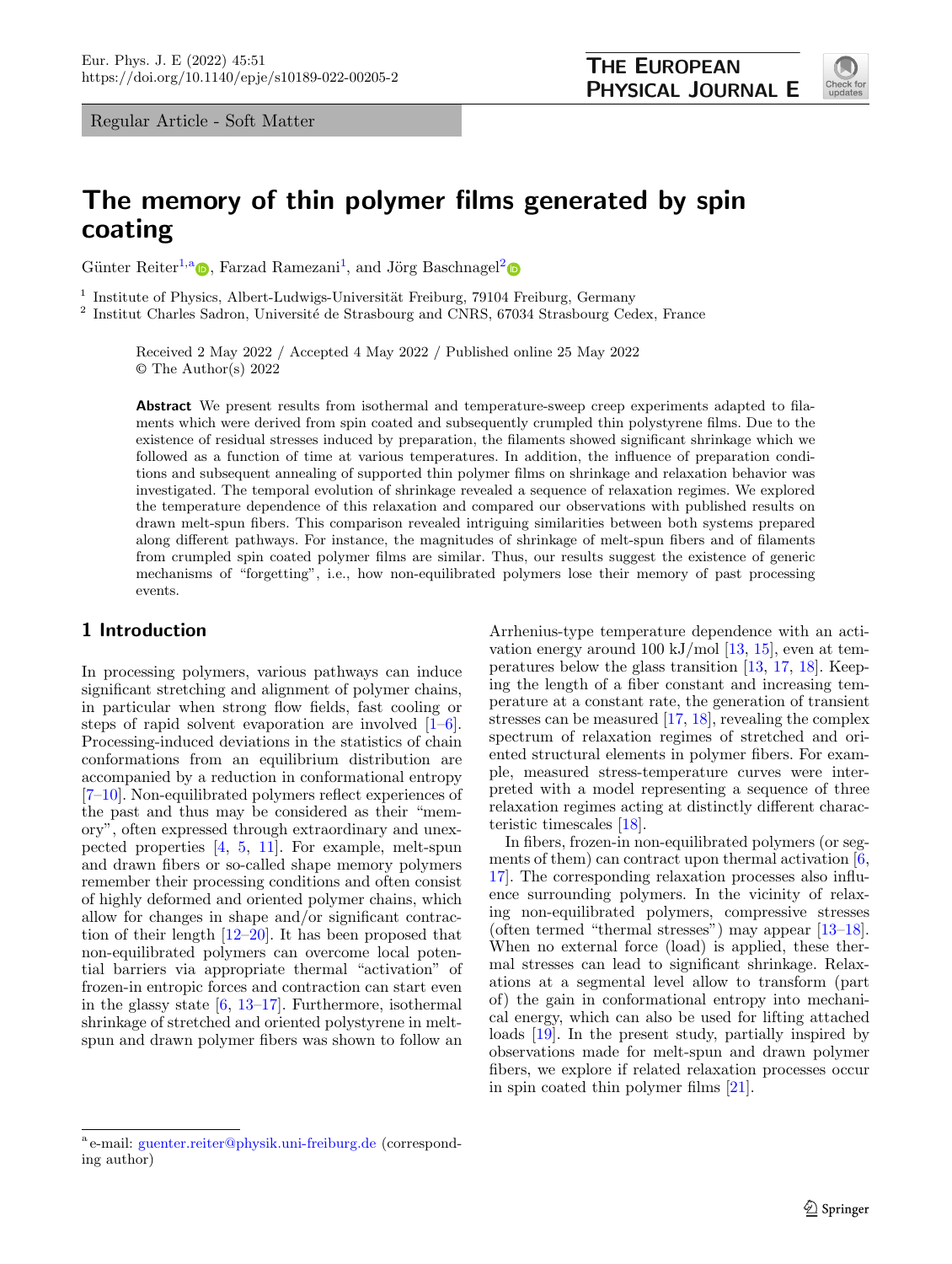For the preparation of thin polymer films on various types of substrates, one often starts from polymer solutions. Preparation pathways may involve significant and rapid changes in concentration and molecular mobility. For example, thin polymer films can be generated by spin coating, a frequently employed pathway for their preparation. There, fast evaporation of solvent represents the key step, inducing a rapid transition from separated polymers in a rather dilute solution to a dry and glassy film of (partially) interpenetrating polymers. As a consequence of rapid solvent evaporation, the time available for polymer relaxations is often much shorter than the time required for complete equilibration  $[22]$ . Thus, as shown in various studies  $[21-29]$  $[21-29]$ , polymers in very thin spin coated films are never completely equilibrated. In glassy films, they adopt frozenin, anisotropic, non-equilibrated chain conformations, which, in turn, generate forces acting on the polymer chains (termed "residual stresses"). The presence of residual stresses in spin coated polymer films has been demonstrated and quantified through various phenomena, e.g., the formation of dewetting holes or microcracks [\[22,](#page-9-14) [24–](#page-9-16)[29\]](#page-9-15), the deflection of micro-cantilevers [\[30\]](#page-9-17), the contraction of films on liquid surfaces [\[31\]](#page-9-18) or via an expedited onset of wrinkling instabilities [\[32\]](#page-9-19). There, the magnitude of residual stresses has been reported to vary in a wide range from a few kPa to hundred MPa.

Explored by dewetting experiments, a systematic dependence of properties of thin polymer films on the degree of deviation from equilibrium controlled by varying preparation pathways has been established [\[22\]](#page-9-14). For example, a power law relation between the amount of residual stresses and a preparation parameter  $\wp$  was deduced, defined as the ratio of the time required over the time allowed for equilibration, i.e., the ratio of the relaxation time of the polymer fluid over the time available for the polymers to relax during the evaporation step of the spin coating process. However, in dewetting experiments like the ones described in [\[22\]](#page-9-14), the influence of the substrate and the geometry of the employed dewetting process impede an unambiguous determination of the amount of residual stresses and the corresponding relaxations. Thus, as a complementary approach, we searched for a possibility to characterize out-of-equilibrium properties of thin polymer films which does not require substrates and is based on a simple geometry. Our recently developed creep experiment was adapted to measure changes in length of polymer filaments derived from spin coated and subsequently crumpled thin films [\[21\]](#page-9-13). In this previous study, we explored the impact of non-equilibrated polymer chains in these films by illustrating the film relaxation process via the lifting of macroscopic loads  $(\sigma_{load})$ . The lifting of the loads implies that there is an oppositely oriented effective force counteracting the weight force, the origin of which we associate with preparation-induced residual stresses  $(\sigma_{\text{res}})$ . Based on this approach, we visualized the force corresponding to  $\sigma_{\rm res}$  on a macroscopically

observable scale by determining strain recovery in thin spin coated polymer films via the contraction of a filament at a fixed temperature and as a function of the applied load. In the present study, we put a particular focus on the temporal evolution of residual stresses in these thin polymer films at different temperatures. In addition, we compare published experimental results on thermal stresses observed in drawn melt-spun fibers presented in the literature [\[12](#page-9-6)[–19\]](#page-9-12) with residual stresses in the here studied filaments derived from spin coated thin films. Furthermore, we present results on how the amount of recovered strain depends on sample preparation and on prior annealing of the initially supported films.

# **2 Experimental section**

The present study is based on the experimental procedures and results described in our previous publication [\[21\]](#page-9-13), where experimental aspects, including sample preparation, spin-coating procedure, effects of annealing, surface tension, etc. have been discussed in detail. Here we only repeat a few salient features essential for the current study and refer the interested reader to Ref. [\[21\]](#page-9-13) for further information.

# **2.1 Preparation of crumpled films (filaments) from spin coated films**

For the present study, we used polystyrene with weightaverage molar mass of 524 or 925 kg/mol and a dispersity  $D = 1.03$ , supplied by Polymer Standards Service<br>
GmbH Mainz Germany All polystyrene films were GmbH, Mainz, Germany. All polystyrene films were prepared by spin coating, which proceeds in a sequence of stages [\[33](#page-9-20)[–35\]](#page-9-21): First, a polymer solution is deposited on a rotating substrate. Due to the centrifugal forces, the solution flows in the radial direction and an excess is ejected off the edge of the substrate. Subsequently, in the remaining film of polymer solution, centripetal forces are balanced by capillary forces because the sharp edge of the substrate can be represented as an "effective contact angle" which results in retaining the fluid from flowing over the edge. At this stage, the film formation process is dominated by solvent evaporation. During the evaporation stage, polymers progressively adsorb onto the substrate. For long chains, this absorption may be strong [\[4,](#page-9-3) [36\]](#page-9-22). Consequently, chains are essentially pinned on the substrate and therefore can only change their conformations in the direction perpendicular to the substrate, resulting in tensile residual stresses in the plane of the film [\[37,](#page-9-23) [38\]](#page-9-24). Thus, as the lateral dimensions of this "solution film" are not changing (i.e., the film is not shrinking), only the thickness is decreasing during solvent evaporation [\[22\]](#page-9-14). The polymer concentration increases during the evaporation stage of spin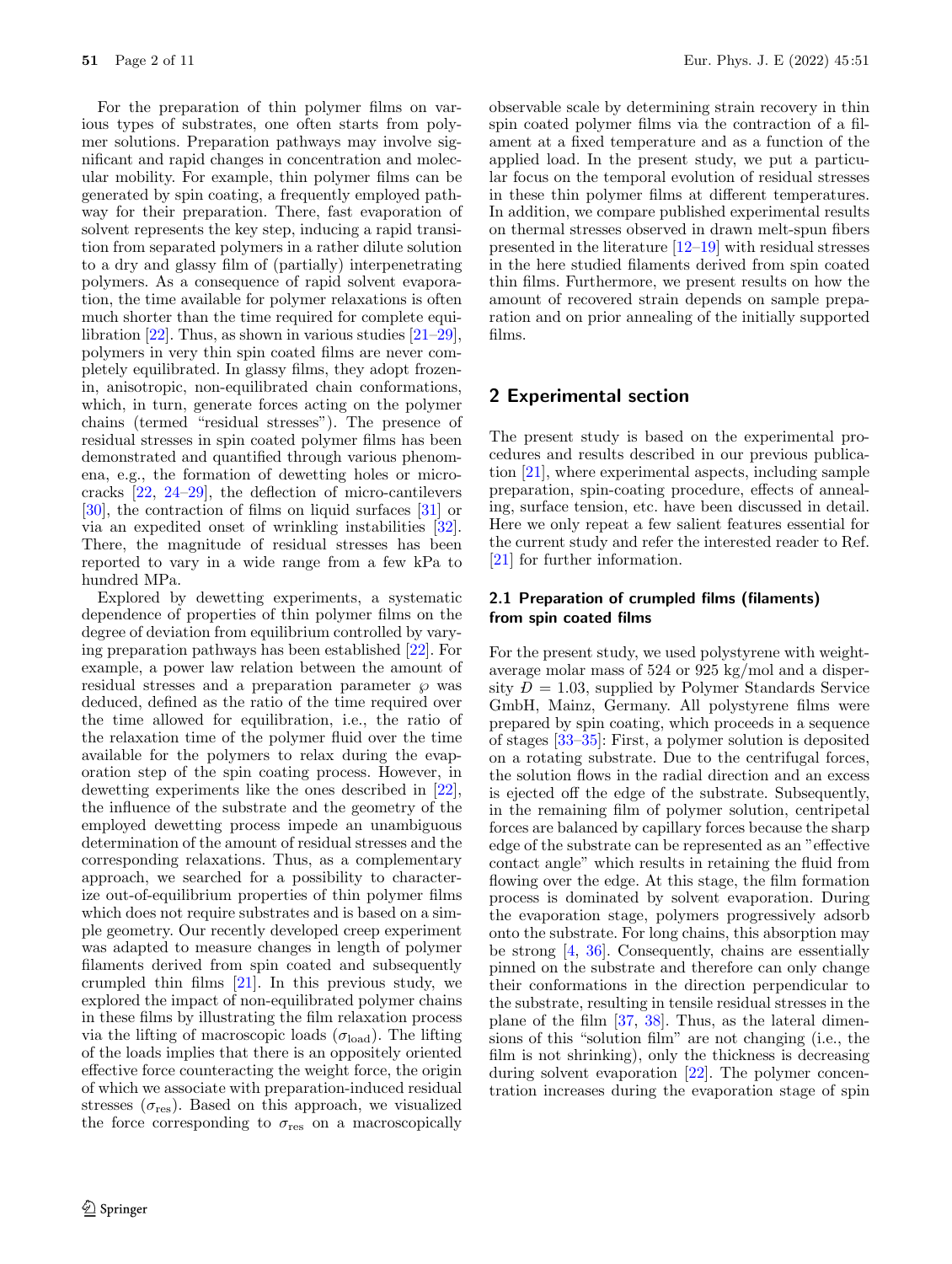

<span id="page-2-0"></span>**Fig. 1** Photographs of the key stage for the preparation of polymer filaments from spin coated thin films. **a** The spin coated polymer film of defined size is floating on a water surface. At the top end of the floating film, the metal wire has been already introduced from below. **b** When lifting the film off the water surface, it crumpled and resulted in a filament

coating [\[33](#page-9-20)[–35,](#page-9-21) [38\]](#page-9-24) and polymer chains interpenetrate progressively more [\[22\]](#page-9-14). This process is accompanied by a decrease in polymer mobility and an increase of the glass transition temperature of the polymer solution [\[22,](#page-9-14) [27,](#page-9-25) [28,](#page-9-26) [38\]](#page-9-24). Upon evaporation, the polymer solution approaches its glass transition, polymers freeze and cannot equilibrate their conformations anymore [\[22\]](#page-9-14). For polystyrene solutions, this happens at a solvent vol-ume fraction of 10–30% [\[38\]](#page-9-24). Thus, chain interpenetration and equilibration are stopped before all solvent is evaporated [\[37,](#page-9-23) [38\]](#page-9-24). Accordingly, we expect that nonequilibrated polymer chains in the resulting dry film (after evaporation of the residual solvent) experience forces which either push or pull on their segments.

For our study, we transformed spin coated films into filament-like samples, a procedure introduced in a previous study [\[21\]](#page-9-13). Here, we only give a brief description. We first floated a freshly spin coated film (to be referred to as "as-cast film" in the remainder of the text) of given lateral dimensions from a solid substrate (i.e., silicon wafer and also mica) onto a clean water surface. Then, we picked this floating film at one side with a thin metal wire and slowly lifted it off the water surface. During lifting, the film deformed and crumpled laterally, resulting in a fiber-like object, which we called "filament". Photographs of the key stage of filament preparation are shown in Fig. [1.](#page-2-0) We defined the cross-sectional area A of the filament from the initial dimensions of the floated film, i.e., from the product of thickness and width of the film. To assure the removal of residual solvent, all samples were dried at a temperature well below the glass transition, i.e., at room temperature for at least 12 h. During this drying step, no significant physical ageing occurred (see the Supplemental Material of [\[21\]](#page-9-13)), i.e., non-equilibrated polymers remained frozen-in.

### **2.2 Adapted creep experiment for crumpled spin coated films**

For the determination of molecular relaxations within thin polymer films and the corresponding changes of rheological properties in time, we designed for our filaments a method similar to the set-up used for macroscopic creep experiments, i.e., we determined the rheological response under the action of an applied stress [\[39,](#page-9-27) [40\]](#page-9-28). First, we attached at each end of the filament solid holders prepared from aluminum foils which were folded and tightly squeezed around the filament. One end of the filament was fixed to a stand while the other end was allowed to move freely under the influence of an applied load  $\sigma_{load}$  and in response to the relaxation of residual stresses  $\sigma_{\text{res}}$  acting on the polymers in the filament. In the here presented experiments, the load  $\sigma_{\text{load}} = mg/A$ , with m being the attached mass, varying between 1 and 5 mg, and  $g$  the gravitational acceleration,  $g = 9.8 \text{ ms}^{-2}$ , was kept at a small value and varied between about 4 kPa and 10 kPa by attaching aluminum foils of different size and weight. Small loads were applied to prevent the filament from bending and folding back on itself which would hamper an accurate length measurement. For  $\sigma_{load} < 10$  kPa, our previous experiments [\[21\]](#page-9-13) showed that the filaments did not show significant re-elongation at long times, i.e., such small loads did not have a significant impact on the shrinkage process.

We note that typically the mass of the freely hanging polystyrene filament was around 10–50 µg and can therefore be neglected with respect to the attached mass  $m$ . The whole set-up (stand with the hanging filament) was placed rapidly (within ca. 10 s) inside an oven at atmospheric pressure (Heraeus vacuum oven VT 6025, Thermo Electron LED GmbH, Germany) equipped with a double Pyrex glass door. Before introducing the sample, the oven was preheated to a desired temperature. The time when the door of the oven was closed was defined as the starting time  $(t = 0)$  of our experiment.

Changes in length  $L(t)$  of the filament as a function of time  $t$  were monitored with a camera placed outside the oven.  $L(t)$  was deduced from the taken images using ImageJ software [\[41\]](#page-9-29). From the measurement of  $L(t)$ , we deduced the time dependence of the Hencky strain  $\varepsilon(t)$ according to  $\varepsilon(t) = \ln[L(t)/L(0)]$ , with  $L(0)$  being its initial length at  $t = 0$ . With this approach, we could determine  $\varepsilon(t)$  with an uncertainty of ca.  $\pm 0.003$  at a time resolution of ca.  $\pm 10$  s.

Since the typical cross-sectional area of the filament is of the order of  $A \sim 10^{-9}$  m<sup>2</sup> and the thermal diffusivity  $D_T$  of polystyrene is of the order of  $D_T \sim 10^{-7} \,\mathrm{m}^2 \,\mathrm{s}^{-1}$ for the studied temperature range [\[42\]](#page-10-0), the typical diffusion time  $t_{\text{Diff}}$  of temperature across the sample is  $t_{\text{Diff}} \sim 10^{-2}$  s, which is much shorter than our time resolution (of the order of seconds). Thus, we can assume isothermal conditions to hold for our creep experiments.

Since the crumpled film exhibited a substantial amount of free interface that might tend to disappear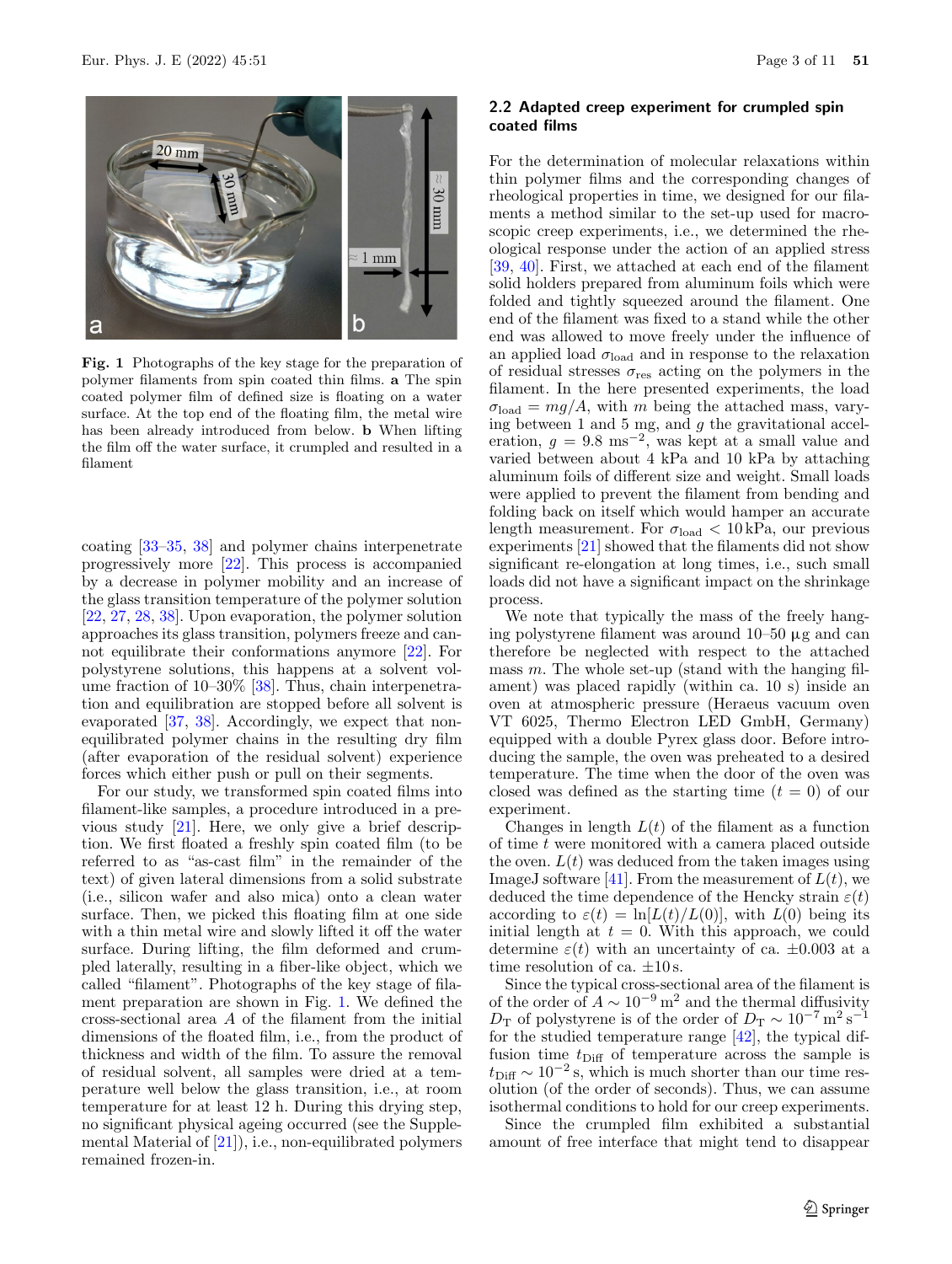upon heating to the working temperature of the experiment, it cannot be excluded a priori that stresses due to surface tension might affect our results. Thus, in our prior study [\[21\]](#page-9-13), we have addressed this point by a control experiment where we removed (almost) all residual stresses by annealing the film on a liquid surface for 30 h at 130 °C, prepared a filament by crumpling the film and performed a creep experiment. The behavior of such an annealed crumpled film showed only negligible contraction, demonstrating that surface tension effects did not result in contraction of annealed filaments.

A typical response of a polymer melt to an applied stress consists of a rapid elastic elongation accompanied by viscous flow. In our previous study [\[21\]](#page-9-13), we have demonstrated that filaments made from sufficiently annealed films showed indeed such a behavior. By contrast, as-cast films contracted with time, exhibiting a negative creep behavior. It has been suggested that shrinkage of polymer fibers can be interpreted as a measure of internal stresses [\[6,](#page-9-0) [12–](#page-9-6)[21\]](#page-9-13).

# **3 Results and discussions**

#### **3.1 Isothermal creep experiments at varying temperatures**

In order to investigate the temperature  $(T)$  dependence of the relaxation processes of preparation-induced residual stresses that caused macroscopic contraction, we performed creep experiments adapted to filaments [\[21\]](#page-9-13) made from crumpled 200 nm polystyrene  $(M_W =$ 925 kg/mol) films. We note that for this film thickness no deviations of the glass transition temperature from its bulk value ( $T_g \approx 100\degree C$ ) have been observed (see e.g.,  $[4]$ ).

In Fig. [2a](#page-4-0), we present our results as a function of time for the change of the Hencky strain  $\varepsilon(t)$  of the filaments, on semi-logarithmic scales, at an applied load of around 6 kPa, measured at different temperatures. In order to analyze these curves, we followed an approach [\[15\]](#page-9-10) proposed for melt-spun and drawn polymer fibers. There, shrinkage started only after a temperaturedependent induction time  $t_{\text{induct}}(T)$  which (roughly) followed an Arrhenius-type representation, yielding for many polymers an activation energy of the order of ca. 100 kJ/mol. Interestingly, not only  $t_{\text{induct}}(T)$ , but also the shrinkage process itself (characterized by the decay time  $\tau_{\text{fiber}}(T)$  followed an Arrhenius-type representation, yielding a similar activation energy.

According to the proposed model [\[13](#page-9-8)[–17\]](#page-9-9), shrinkage of oriented amorphous polymers in these fibers is initially hampered due to constraints between neighboring molecular segments. In [\[15\]](#page-9-10),  $t_{\text{induct}}(T)$  was interpreted as the time required for initiating the shrinkage process through rearrangements facilitated by internal stresses within a certain volume, representing a cluster of cooperatively acting molecules or segments. Internal stresses effectively reduced the activation barrier for rearrangements within the corresponding activation volume. A

"four-state model" was proposed  $[13-17]$  $[13-17]$  which successfully described experimental observations of the temperature dependence of  $t_{\text{induct}}(T)$  and  $\tau_{\text{fiber}}(T)$ .

Inspired by the analysis of the shrinkage of fibers [\[13–](#page-9-8)[17\]](#page-9-9), we adopted this approach for the contraction of filaments of crumpled spin coated films, yielding in essence the results shown in Fig. [2b](#page-4-0)–d. Correspondingly, in analogy to  $t_{\text{induct}}(T)$  defined in [\[15\]](#page-9-10), we deduced from the traces shown in Fig. [2a](#page-4-0) within the resolution of our experiments an induction time  $t_0(T)$ as the time when the length of the filament decreased by 1% of its initial value. The scatter of the data points shown in Fig. [2a](#page-4-0) introduced an uncertainty represented by error bars. In addition, we also determined the limiting value  $\varepsilon_{\text{limit}}$ , the lowest value of  $\varepsilon(t)$  measured at the longest times. To obtain the values of  $\varepsilon$ <sub>limit</sub>, we averaged the values of the last 10–20 data points. The scatter of these data points is reflected by error bars. We note that reaching  $\varepsilon$ <sub>limit</sub> does not necessarily imply that all polymers in the filament were equilibrated. Interestingly, independently of the temperature chosen for the creep experiment, all filaments showed the same maximum contraction, i.e., the values of  $|\varepsilon_{\text{limit}}|$  did not differ significantly for experiments performed at various temperatures. As all filaments were prepared in an identical way, we anticipated equal values of the residual stress  $\sigma_{\text{res}}$  in each filament. Accordingly, as  $|\varepsilon_{\text{limit}}|$  did not depend on the temperature at which contraction occurred, we assumed that this value is approximately equal to the steady state recoverable strain  $\varepsilon_{\rm r}^0$  as a con-<br>sequence of  $\sigma_{\rm res}$  for which we deduced a value of the sequence of  $\sigma_{\text{res}}$  for which we deduced a value of the order of 100 kPa [\[21\]](#page-9-13).

In Fig. [2b](#page-4-0), the relative changes in length of the filaments, represented by  $\tilde{\varepsilon}(\hat{t}) = [\varepsilon_{\text{limit}} - \varepsilon(\hat{t})] / \varepsilon_{\text{limit}}$ , are traced versus shifted times, defined as  $\hat{t} = [(t - t_0(T))]$ <br>for all curves shown in Fig. 2a. Using semi-logarithmic for all curves shown in Fig. [2a](#page-4-0). Using semi-logarithmic scales, the initial stages of contraction of all curves can be approximated by straight lines, suggesting that the initial contraction of  $\tilde{\varepsilon}(\hat{t})$  followed an exponential function. Thus, we assumed that a significant part of the t tion. Thus, we assumed that a significant part of the contraction of the filaments can be characterized by a single temperature-dependent relaxation time  $\tau_1(T)$ . From Fig. [2b](#page-4-0), we deduced the values of  $\tau_1(T)$  as the time when the value of  $\tilde{\varepsilon}(\hat{t}) = \frac{1}{e} \cong 0.37$  was reached.

Intriguingly, while the decay of  $\tilde{\varepsilon}(\hat{t})$  initially followed<br>exponential function characterized by  $\tau_i(T)$  deviaan exponential function characterized by  $\tau_1(T)$ , devia-<br>tions from such a simple behavior became clearly evitions from such a simple behavior became clearly evident when tracing either  $\varepsilon(\tilde{t})$  (see Fig. [2c](#page-4-0)) or  $\tilde{\varepsilon}(\tilde{t})$  (see Fig. [2d](#page-4-0)) as a function of normalized time  $\tilde{t}$ , defined as<br> $\tilde{t} = \hat{t}/\tau(T)$ . The representation in Fig. 2c highlights the region where the length of the filament remained ini- $\dot{t} = t/\tau(T)$ . The representation in Fig. [2c](#page-4-0) highlights the tially almost unchanged (induction period), the region where significant shrinkage was detected (contraction process) and the region where the length did not change much further (related to  $\varepsilon_{\text{limit}}$ ). Interestingly, Fig. [2d](#page-4-0) strongly suggests the existence of a sequence of several relaxation regimes, as indicated by a splaying of the curves for values of  $\tilde{\varepsilon}(t) < 0.3$ , i.e., a change in the temperature-dependent decay rate. Within the examt temperature-dependent decay rate. Within the examined range, only the data taken at  $T = 120\degree C$  showed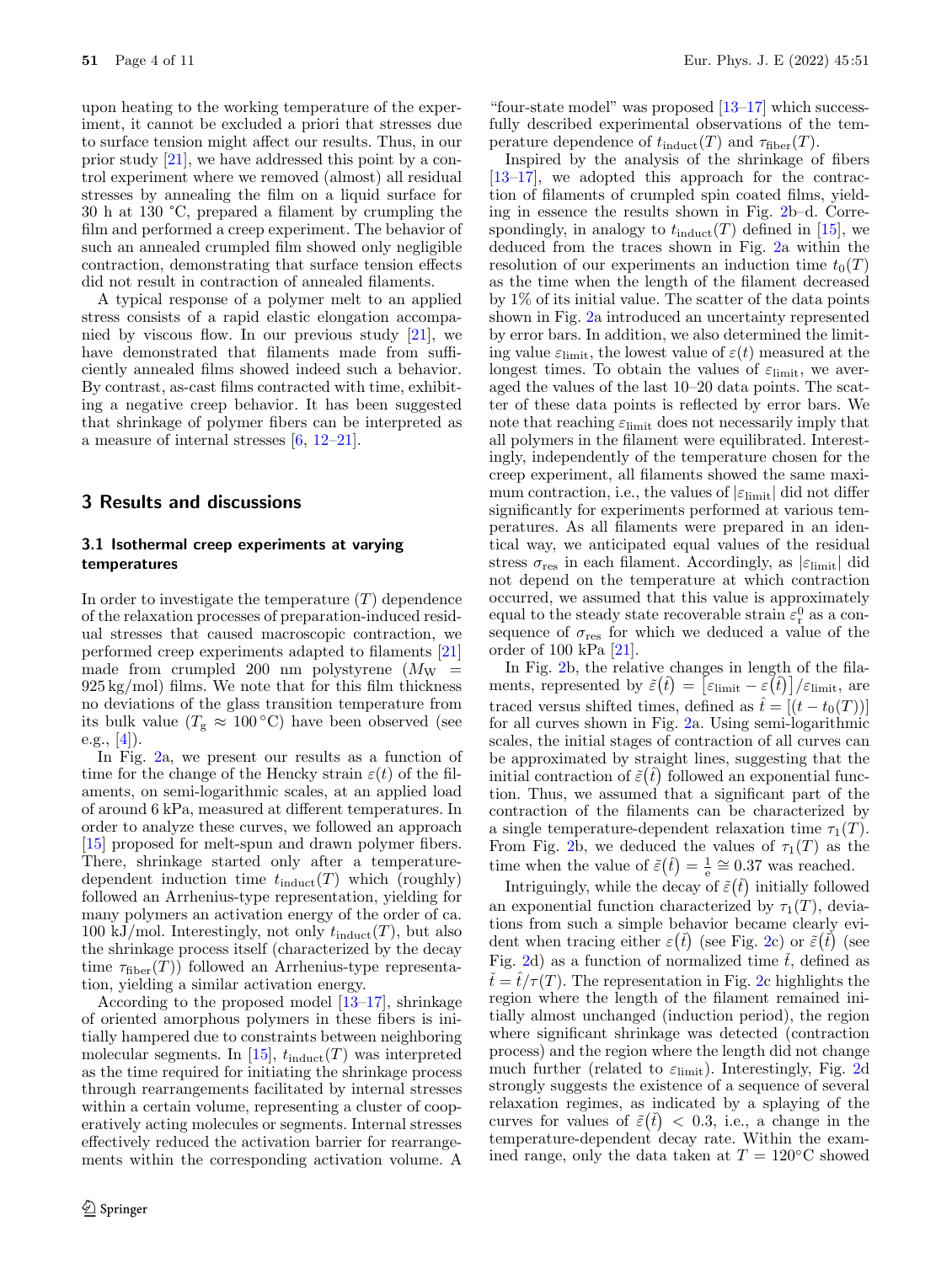<span id="page-4-0"></span>**Fig. 2** Influence of temperature on the strain response of non-equilibrated polystyrene filaments: **a** Linear-logarithmic representation of the strain response  $\varepsilon(t)$  at an applied load of 6 kPa measured at different temperatures for filaments made from 200 nm films of polystyrene  $(M_{\rm W} = 925 \text{ kg/mol})$ , spin coated at 2000 rpm. **b** Same data as in (**a**), represented in a logarithmic-linear form of  $\tilde{\varepsilon}\big(\hat{t}\big) = \big[\varepsilon_{\rm limit} - \varepsilon\big(\hat{t}\big)\big]/\varepsilon_{\rm limit}$ as a function of  $\hat{t} = [(t - t_0(T))]$ . **c** Same data as in (**a**), represented in a linear-logarithmic form of  $\tilde{\varepsilon}(\tilde{t})$  as a function of  $\check{t} = \hat{t}/\tau(T)$ . **d** Same data as in (**a**), represented in a logarithmic-linear form of  $\tilde{\varepsilon}(\tilde{t})$  as a function of  $\tilde{t}$ . See text for further details





a single slope, indicating a single relaxation time. However, at all other temperatures either a slower or a faster decay was observed for  $\tilde{\varepsilon}(t) < 0.3$ . At long<br>times for values of  $\tilde{t} > 2$  all curves indicated a contimes, for values of  $\tilde{t} > 2$ , all curves indicated a con-<br>stant slope suggesting a second stage of exponential stant slope, suggesting a second stage of exponential decay. Thus, in addition to the two characteristic times already deduced form previous experiments on shrinkage of drawn melt-spun fibers, we introduced the second stage of shrinkage (characterized by the second decay time), which, however, only became detectable once the first stage reduced the length of the filament significantly. Our experimental data (see Fig. [2d](#page-4-0)) suggested that this second stage set in once the relative length has decayed to  $\tilde{\varepsilon}(\tilde{t}) < 0.3$ . This value was reached<br>approximately after the characteristic decay time  $\tau_{\varepsilon}(T)$ approximately after the characteristic decay time  $\tau_1(T)$ .<br>Accordingly assuming that the curves of Fig. 2d repre-Accordingly, assuming that the curves of Fig. [2d](#page-4-0) represent a sequence of only two exponential processes, we have extracted a second relaxation time  $\tau_2(T)$  from the decay for values of  $\tilde{\varepsilon}(t) < 0.3$ . For obtaining an estimate<br>of  $\tau_2(T)$ , we have subtracted the contribution with the of  $\tau_2(T)$ , we have subtracted the contribution with the<br>decay time  $\tau_1(T)$  from  $\tilde{\epsilon}(t)$  and determined the time decay time  $\tau_1(T)$  from  $\tilde{\varepsilon}(\tilde{t})$  and determined the time<br>when the remaining strain decayed to 0.37 of its value when the remaining strain decayed to 0.37 of its value at  $t = 0$ .<br>The v

The values of the various times  $[t_0(T), \tau_1(T)]$  and  $\tau_2(T)$  extracted from the analysis of the curves of Fig. [2](#page-4-0) are shown in the Arrhenius-type representation of Fig. [3.](#page-5-0) In addition, we have added values  $\tau_{\text{fiber}}(T)$ which we extracted from references [\[10,](#page-9-2) [17\]](#page-9-9) where the contraction of melt-spun polystyrene fibers has been investigated. The values of  $\tau_{\text{fiber}}(T)$  were extracted in the same way as applied for determining the values of  $\tau_1(T)$  from Fig. [2.](#page-4-0)

In order to distinguish the differences between incubation time and decay time, we have introduced onset times for the various stages. For the first stage of filament contraction, the onset time is given as the induction time  $t_0(T)$ . Supported by the data shown in Fig. [2d](#page-4-0), we assumed that the second stage started after a duration  $\tau_1(T)$  of the first stage, yielding the onset time  $t_1(T)$  for the second stage:  $t_1(T) = t_0(T) + \tau_1(T)$ . Following similar assumptions, we defined  $t_2(T)$  =  $t_1(T) + \tau_2(T)$ . These results are shown in Fig. [3b](#page-5-0).

We emphasize that in Fig. [3](#page-5-0) we compared samples derived along strongly different preparation pathways. The fibers in references [\[12,](#page-9-6) [19\]](#page-9-12) were spun under strong elongational flow from a polystyrene melt and had a diameter of some  $100 \mu m$ . In addition, the fibers were drawn during the spinning process, introducing significant stretching and alignment of the polymers. As verified by birefringence measurements, the fibers consisted of highly oriented polystyrene molecules [\[19\]](#page-9-12). By contrast, our filaments were prepared from spin coated films of 200 nm without any stretching during the process of filament formation [\[21\]](#page-9-13).

While the Arrhenius-type representation of Fig. [3](#page-5-0) cannot be considered as a proof that the same mechanisms are at work in shrinking fibers and filaments, it is interesting to note that we could identify similar stages in the shrinkage process (incubation time, decay time, temperature dependence ...). By this comparison, we do not imply that mechanisms of shrinkage for fibers and filaments were identical in all aspects. However, given the differences in preparation pathways and experimental approaches, it is quite surprising that we observed for the filaments of crumpled spin coated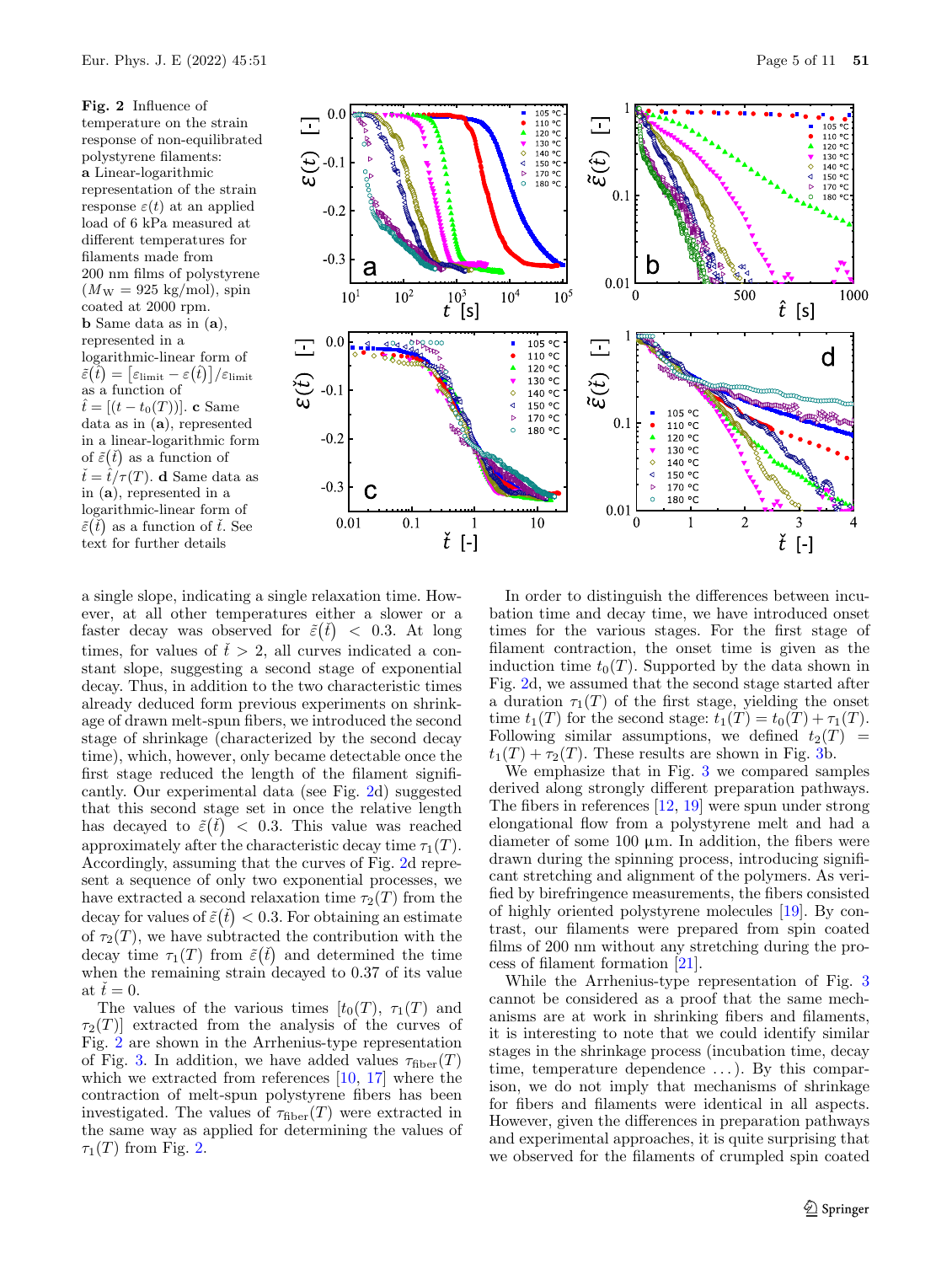

<span id="page-5-0"></span>**Fig. 3** Arrhenius-type representation of the various times deduced from the analysis of the data shown in Fig. [2.](#page-4-0) **a**  $t_0(T)$  (squares),  $\tau_1(T)$  (circles) and  $\tau_2(T)$  (lozenges). Values of  $\tau_{\text{fiber}}(T)$  which were deduced from Fig. 9 of reference [\[19\]](#page-9-12) and from Figs. [2](#page-4-0) and [3](#page-5-0) of reference [\[12\]](#page-9-6) are represented by full and open stars, respectively. **b**  $t_0(T)$  (squares),  $t_1(T) = t_0(T) + \tau_1(T)$  (circles) and  $t_2(T) = t_1(T) + \tau_2(T)$ 

polymer films an almost equal degree of shrinkage [\[19,](#page-9-12) 21. For fibers, it was shown that  $t_{\text{induct}}(T)$  had similar values as  $\tau_{\text{fiber}}(T)$  and both showed a similar temperature dependence (activation energy)[\[15\]](#page-9-10). As can be seen from Fig. [3,](#page-5-0) the here deduced values of  $t_0(T)$  and  $\tau_1(T)$  and the values of  $\tau_{\text{fiber}}(T)$  [\[12,](#page-9-6) [19\]](#page-9-12) cover a similar but not overlapping temperature region in an Arrhenius diagram. It is therefore tempting to link both data sets by an Arrhenius fit, yielding an activation energy of the order of 100 kJ/mol.

We admit that such a crude analysis may be debatable. However, in order to be able to compare published results from the shrinkage of fibers with our measured contraction of filaments, we believe that the use of an analogous analysis approach is justified. Clearly, in order to close the gap with the results for fibers, it would be desirable to improve the statistics of our film data and to extend our experiments to lower temperatures. Such an extension should reveal whether or not the characteristic times of the films continuously crossover to the times found for fibers. Inspection of Fig. [3](#page-5-0) suggests that the resulting temperature dependence of the characteristic times would likely obey a stronger than Arrhenius increase with decreasing temperature, that is, would display an activation energy that increases upon cooling.

For fibers of oriented polymers, it has been proposed [\[16\]](#page-9-30) that frozen-in entropic forces are sufficient to overcome local energy barriers even below the glass transition temperature, i.e., these forces are strong enough to allow for contraction also in the glassy state. The temporal evolution of shrinkage forces and their changes upon heating at a constant rate have be found to depend on the magnitude of internal stresses stored during fiber formation [\[16\]](#page-9-30).



(lozenges). The gray-shaded regions in (a) and (b) indicate that, for our experimental approach, characteristic times less than ca. 10 s are prone to significant uncertainties. For guidance, the dotted lines in **a** and **b** indicate an activation energy with a value of 80 kJ/mol and 150 kJ/mol, respectively

The here observed values of the activation energy of the order of 100 kJ/mol are reasonably comparable with values derived from the temperature dependence of relaxation times  $\tau_{\text{res.}dew}$  deduced from dewetting experiments of polystyrene films on a solid substrate [\[22,](#page-9-14) [24](#page-9-16)[–29\]](#page-9-15) or on a liquid glycerol surface [\[31\]](#page-9-18). As summarized in [\[29\]](#page-9-15) in a comparison of results from various types of measurements, the temperature dependence of all these relaxation times is characterized by an activation energy between ca. 30 and 110 kJ/mol. It has been proposed that segmental rearrangements were at work which allowed to relax stresses in non-equilibrated polymer films [\[29\]](#page-9-15).

#### **3.2 Isothermal creep experiments for films prepared under different spin coating conditions**

Recent dewetting experiments on spin-coated thin polymer films have demonstrated that the behavior of polymer films is not governed by film thickness only [\[22,](#page-9-14) [29\]](#page-9-15). Films of a given thickness but prepared along widely varying pathways yielded significant differences in  $\tau_{\text{res, dew}}$ . An appropriately defined preparation parameter  $\wp$  revealed quantitative correlations between preparation pathways and the macroscopic behavior of polymer films.  $\wp$  is essentially proportional to the ratio of the time  $\tau_{relax}$  required over the time  $\Delta t$  allowed for equilibration.  $\Delta t$  is proportional to the time of solvent evaporation from the spin coated solution film. Chain relaxation is expected to be low or even negligible for  $\tau_{\text{relax}} > \Delta t$ . Inspired by these results deduced from dewetting experiments, we explored if such an influence of preparation pathways can also be detected by the here employed creep experiments on filaments made from spin coated films. Thus, we have prepared filaments from equally thick polystyrene films spin coated at different spinning rates  $\nu$ , measured in rounds per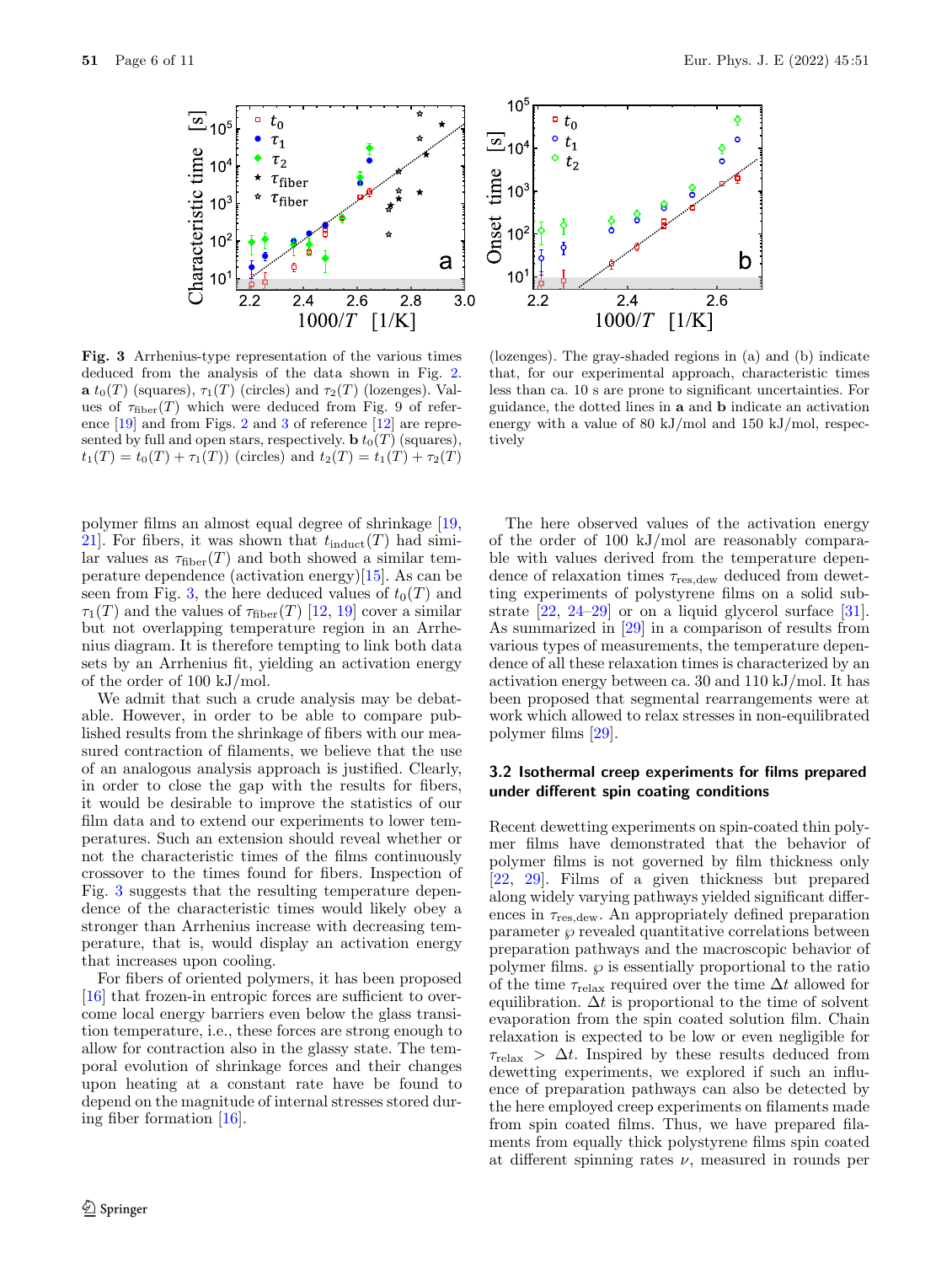

<span id="page-6-0"></span>**Fig. 4** The macroscopic behavior of filaments made from crumpled spin coated films depends on preparation conditions. **a** Linear-logarithmic representation of the strain response  $\varepsilon(t)$  of filaments made from 105 nm thick polystyrene ( $M_{\text{W}} = 524$  kg/mol) films, measured at 130 °C with an applied load of 5 kPa. The filaments coded as  $[c|v]$ 

minute –rpm, from solutions with an appropriately adjusted polymer concentration c. In contrast to the films employed for the experiments shown in Fig. [2,](#page-4-0) we used thinner (105 nm) films of a lower molecular weight  $(M_W = 524 \text{ kg/mol})$ . The measurements were carried out at  $130\degree C$  with an applied load of 5 kPa. The resulting curves are shown in Fig. [4a](#page-6-0). We note that all curves of  $\varepsilon(t)$  superposed quite well at short times but differed distinctly at later times, demonstrating that  $\varepsilon$ <sub>limit</sub> depends significantly on conditions of film preparation.

Filaments derived from films prepared at higher spinning rates, i.e., for large values of  $\wp$  [\[22\]](#page-9-14), showed higher values of  $|\epsilon_{\text{limit}}|$ . From curves  $A \longrightarrow D$  of Fig. [4a](#page-6-0), we deduced values of  $|\varepsilon_{\text{limit}}|$  ranging from 0.302, 0.307, 0.330, to 0.344, respectively. Interestingly, in the representation of  $\tilde{\varepsilon}(\tilde{t})$  shown in Fig. [4b](#page-6-0), all curves showed the same behavior. Independently of the preparation condisame behavior. Independently of the preparation conditions, we obtained  $t_0 = 150$  s,  $\tau_1 = 250$  s and  $\tau_2 \approx 2700$  s for all curves. Only the value of  $|\varepsilon_{\text{limit}}|$  increased when the time available for equilibration of polymer conformations became shorter, represented by an increase in the preparation parameter defined in [\[22\]](#page-9-14). For the data shown, the corresponding preparation parameters varied roughly by a factor of 4.

The fact that the values of the characteristic times did not depend on the preparation pathway may hint at relaxation mechanism(s) which are not affected by the conditions of spin coating, even for varying amounts of residual stresses. Possibly, in line with previous results on drawn melt-spun polymer fibers [\[13](#page-9-8)[–17\]](#page-9-9), the mechanism of relaxing residual stresses is related to processes at a segmental level (we like to call it an "untightening of knots"). One may speculate that these processes are independent of the acting stresses which, in turn, are proportional to the number density of the required segmental relaxation steps within the sample, similar to the "four-state model" proposed in references [\[13,](#page-9-8)

in the figure were derived from films obtained by spin coating of polymer solution of concentration  $c$  (in  $[\% \ w/w]$ ) at a rotational speed *v* (in [rpm]). **b** The same data represented as  $\tilde{\varepsilon}(\tilde{t})$ , using  $t_0(T) = 150$  s and  $\tau_1(T) = 250$  s for all curves. The deduced values of  $|\varepsilon_{\text{limit}}|$  differed between these four curves and ranged from 0.302, 0.307, 0.330, to 0.344 for curves  $A \rightarrow D$ , respectively

[15\]](#page-9-10). However, further studies are required for gaining profound insight into the underlying mechanism(s).

#### **3.3 Behavior of films prepared under different spin coating conditions**

One of the main advantages provided by the here employed creep experiment is the possibility to characterize relaxation processes in thin polymer films without any possible perturbations due to interactions with a substrate. At the same time, a comparison of the creep behavior of filaments derived from as cast films with the one of filaments made from annealed films may provide information about the role of interactions with a solid substrate on relaxation processes of residual stresses. Thus, we have performed two-stage experiments: First, polymer films supported on mica were annealed for various times at a set temperature. Subsequently, these annealed films were transformed to filaments for measuring their contraction in a creep experiment performed at 120 °C with an applied load of 6 kPa.

Figure [5](#page-7-0) shows the corresponding results of the creep experiments on filaments made from 200 nm thick polystyrene ( $Mw = 925 \text{ kg/mol}$ ) films spin coated and then annealed on mica at 150 °C for different times of 10, 15 and 30 min. For comparison, we also show in the same figure results for a filament made from an as-cast film with the full initial residual stresses and for a filament made from a film annealed for 72 h at 180 °C for which we expected to observe no residual stresses because the longest equilibrium relaxation time (reputation time) is of the order of 100 s.

We observed that the degree of contraction decreased as the annealing conditions became more severe, reflecting relaxations of residual stresses during annealing on the solid substrate. From the as cast films studied in Fig. [2,](#page-4-0) we observed that in freely hanging crumpled

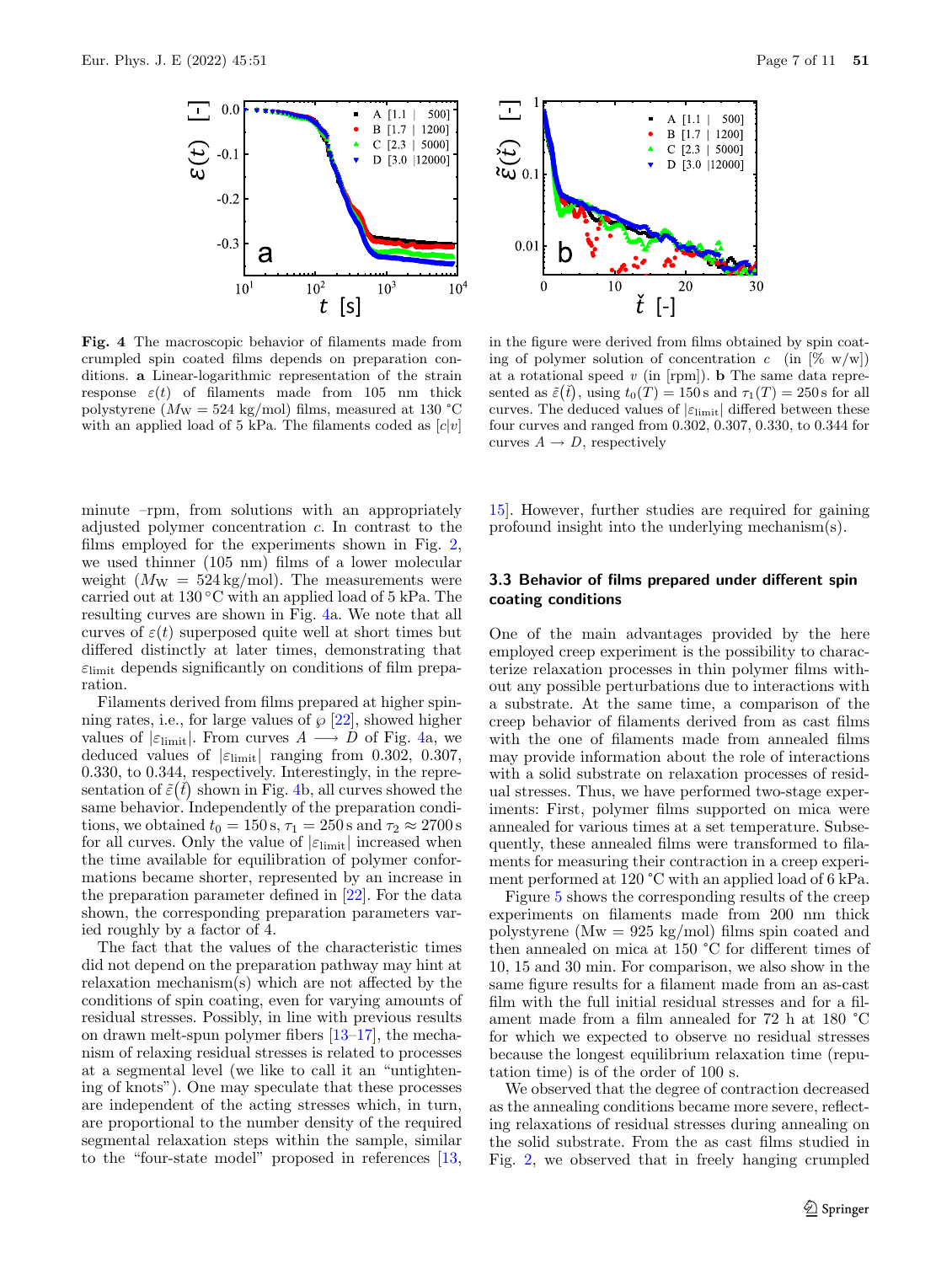

<span id="page-7-0"></span>**Fig. 5** Relaxation of residual stresses in supported films requires long times in comparison to freely hanging filaments. **a** The strain response  $\varepsilon(t)$  of polystyrene  $(M_W =$ 925 kg/mol) filaments made from films annealed on mica at different conditions, as noted in the figure. These results are presented in comparison with  $\varepsilon(t)$  measured for an as-cast film. The thickness of all films before and after annealing



<span id="page-7-1"></span>**Fig. 6** Indications for a thickness-dependent behavior. Strain  $\varepsilon(T)$  as a function of temperature for filaments made from 30 and 90 nm thick polystyrene  $(M_W = 524 \text{ kg/mol})$ films in a temperature sweep creep experiment performed at a heating rate of 4 °C/min with an applied load of 10 kPa and 5 kPa, respectively

films (filaments) residual stresses relaxed rapidly, with a value of  $\tau_1 = 100$  s for the measurement performed at  $T = 150$  °C. However, as can be seen in Fig. [5,](#page-7-0) even after annealing the film on mica at  $T = 150 °C$  for 30 min, the corresponding filament still contracted by about 18% in length, i.e., only less than 50% of the total residual stresses could be relaxed by annealing on the substrate. This suggests that relaxations of residual stresses and thus molecular mobility is retarded when the film is supported by a solid substrate, consistent with previous observations  $[43-46]$  $[43-46]$ . Even when the film was annealed at the higher temperature of 180 °C for the much longer time of 72 h, we still could measure a value of  $|\varepsilon_{\text{limit}}| = 0.073$ . In this context, we would like to mention that Thomas and Steiner [\[30\]](#page-9-17) have observed also a sequence of two relaxation processes (sum of two exponential functions) for the decay of residual stresses



was around 200 nm. The creep experiments were carried out at 120 °C with an applied load of 6 kPa. **b** The same data represented as  $\tilde{\varepsilon}(\tilde{t})$ , using  $t_0(T) = \tau_1(T) = 410$  s for all curves. The deduced values of  $|\varepsilon_{\text{limit}}|$  differed between these four curves and ranged from 0.344, 0.242, 0.185, to 0.073 for the curves  $#1 \rightarrow #5$ , respectively

at 155 °C in a 100 nm thick spin coated polystyrene film, yielding long characteristic times of 0.9 and 30 h. We conclude that a complete removal of preparationinduced residual stress in supported thin polymer films requires extremely long annealing times. These results may imply that for adsorbed polymers different or additional relaxation mechanisms are at work, which proceed much more slowly.

From the representation of  $\tilde{\varepsilon}(\tilde{t})$  shown in Fig. [5b](#page-7-0), we<br>conved differences in the decay of  $\tilde{\varepsilon}(\tilde{t})$  conocially at observed differences in the decay of  $\tilde{\varepsilon}(\tilde{t})$ , especially at<br>long times. While all curves exhibited the same conlong times. While all curves exhibited the same contraction behavior at short times (for all curves, we obtained  $t_0 = \tau_1 = 410 \text{ s}$ , distinct differences were detected at later stages. It is difficult to represent this additional relaxation by a single exponential function, especially for the non-monotonic curve  $#5$ . However, such non-monotonic behavior is not always observed and depends on parameter settings, in particular film thickness and preparation/annealing conditions. A similar dependence on parameter settings was also found for deformed polymer melts [\[47–](#page-10-3)[50\]](#page-10-4). Of course, equilibrated samples should and do exhibit a monotonous behavior, often represented by an Arrhenius-behavior. A comparison of the behavior of annealed (almost equilibrated) and as prepared thin films has been presented in our previous paper [\[21\]](#page-9-13). Future experiments may help to identify the conditions of thermal treatment which allow that non-equilibrated polymers can generate a non-monotonic behavior, i.e., a transient period of reelongation in the course of shrinkage.

#### **3.4 Temperature-sweep creep experiments**

When increasing the temperature beyond the glass transition temperature  $T_{\rm g}$ , the elastic modulus of polymers drops considerably from its glassy to the rubbery value [\[7](#page-9-1)[–9\]](#page-9-31). Thus, when performing creep experiments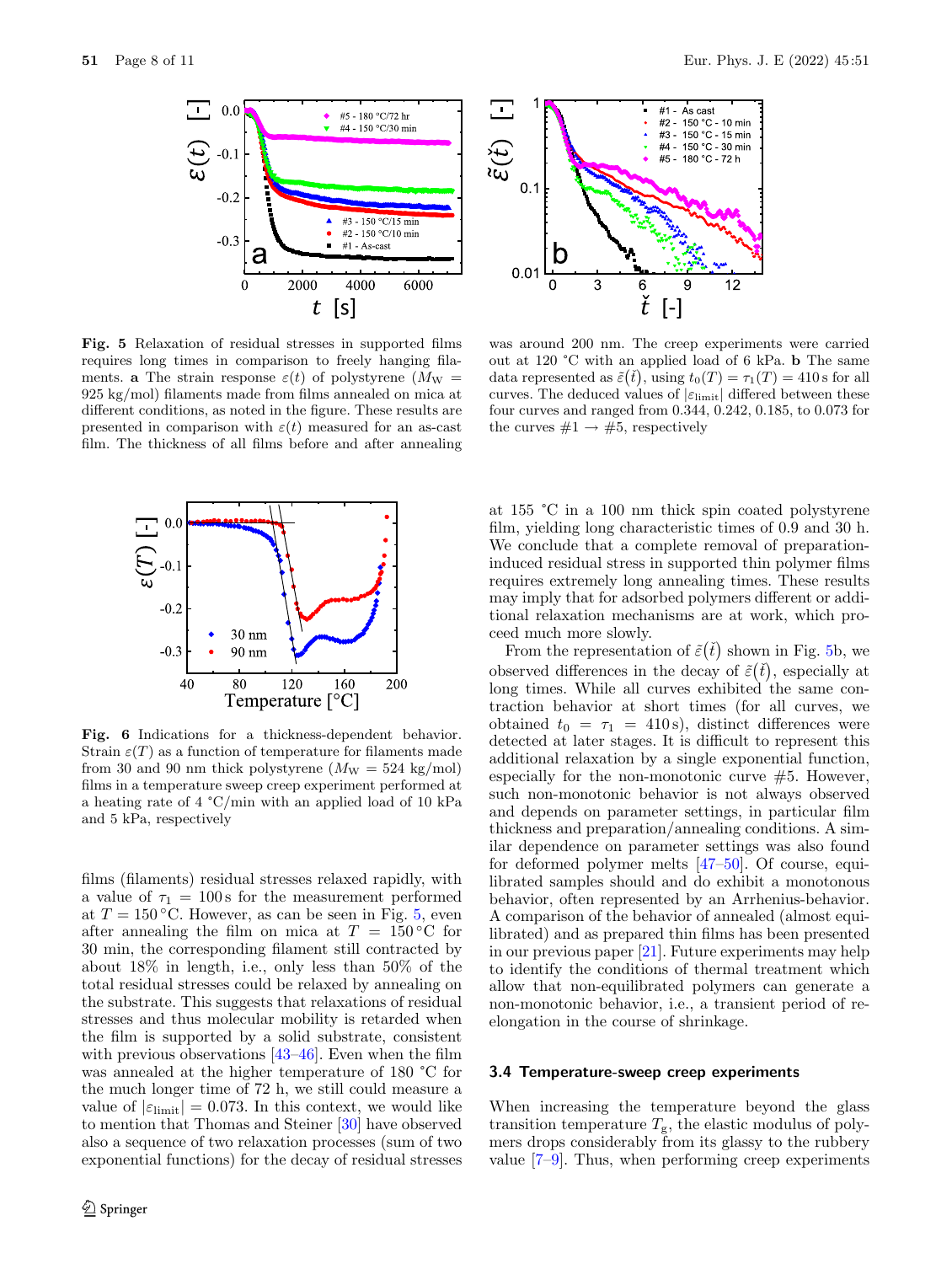a in a temperature-sweep mode, we can determine the glass transition temperature. Accordingly, we executed creep experiments while increasing temperature for filaments of thin crumpled films prepared by spin coating. As derived from dewetting [\[22\]](#page-9-14) and the here employed creep experiments [\[21\]](#page-9-13), the magnitude of the residual stresses in spin coated thin polystyrene films is comparable to the rubbery modulus. Thus, we anticipated that filaments start to contract when their elastic modulus became comparable to the value of the residual stresses. Figure [6](#page-7-1) shows the results of a creep experiment performed in a temperature sweep mode at a heating rate of about 4 °C/min for two filaments made from a 30 nm and a 90 nm thick as-cast polystyrene  $(M_W = 524 \text{ kg/mol})$  film, respectively.

Within the resolution of our approach, the filament made from a 90 nm film showed no detectable contraction up to ca. 109 °C, a value comparable to  $T_{\rm g}$ of bulk polystyrene [\[51](#page-10-5)[–54\]](#page-10-6). However, for the filament made from a 30 nm film, the onset of contraction was detectable beyond experimental uncertainty at a temperature of about 50 °C.

For melt-spun polymer fibers, similar sub- $T_{\rm g}$  contraction has been observed widely, even at temperatures far below the nominal glass transition  $[13-17]$  $[13-17]$ . Here, we would like to suggest that the presence of preparationinduced residual stresses may represent another possibility for generating thickness-dependent changes in behavior, often attributed to changes in the value of  $T_{\rm g}$  [\[51–](#page-10-5)[54\]](#page-10-6). As proposed in [\[13–](#page-9-8)[17\]](#page-9-9), the energy "stored" in non-equilibrated polymers (frozen-in entropic forces) can be invested for an activation of relaxation processes below  $T_{\rm g}$  by overcoming local potential barriers.

Interestingly, isothermal neutron scattering experiments on rapidly elongated polyisoprene melts [\[48\]](#page-10-7) showed that the mean radius of gyration of the deformed polymers decreased monotonously in the stretching direction while a non-monotonic expansion behavior was observed in the orthogonal directions. The chains initially compressed orthogonal to the stretching direction became even more compressed and only started to expand at times longer than the Rouse time [\[48\]](#page-10-7). Despite these differences between these neutron scattering experiments and the here performed creep tests, it would be interesting to explore if and to what extent the relaxation of the radius of gyration of deformed polymer chains contributes to the observed non-monotonic behavior of  $\varepsilon(\check{t})$ .

# **4 Conclusions**

There are, of course, many experimental and theoretical approaches which help improve our understanding consequences of processing-induced non-equilibrium conformations of polymers. Our simple and macroscopic approach has the advantage of being highly sensitive to changes induced by preparation (processing, Fig. [4\)](#page-6-0) and post-preparation relaxations (e.g., induced by annealing, Fig. [5\)](#page-7-0). For example, the observed relaxations differed clearly for films spin coated under different conditions (see Fig. [4\)](#page-6-0). Interestingly, relaxations were not

always leading to monotonic shrinkage (see Fig. [5\)](#page-7-0) and suggested a spectrum of distinguishable relaxation regimes with different timescales. Thus, our experiments can provide insight into how non-equilibrated polymers "forget", how they lose their memory induced by processing.

The similar behavior of non-equilibrated polymer chains in drawn melt-spun fibers and spin coated thin films is not expected at first glance. One may anticipate that some of the various ways of how non-equilibrated polymers relax and impact polymer properties may be similar. It is, however, surprising that both the preparation-induced residual stresses in spin coated thin films and the thermal stresses in drawn melt-spun fibers yield similar results (see Fig. [3\)](#page-5-0). Further systematic experiments are needed to corroborate these similarities or to highlight differences. Given the sensitivity of the here chosen creep experiments, we believe that more insight can be gained from exploring these differences systematically. Thus, we anticipate that future experiments  $[5, 11, 55]$  $[5, 11, 55]$  $[5, 11, 55]$  $[5, 11, 55]$  $[5, 11, 55]$  and theory/simulations  $[56-62]$  $[56-62]$ will identify general concepts for describing properties of non-equilibrated polymers and their relaxation behavior.

**Acknowledgements** The authors gratefully acknowledge funding from the Deutsche Forschungsgemeinschaft provided through the IRTG-1642 "Soft Matter Science". We have profited from enlightening discussions with Murugappan Muthukumar and Sivasurender Chandran.

**Funding** Open Access funding enabled and organized by Projekt DEAL.

**Open Access** This article is licensed under a Creative Commons Attribution 4.0 International License, which permits use, sharing, adaptation, distribution and reproduction in any medium or format, as long as you give appropriate credit to the original author(s) and the source, provide a link to the Creative Commons licence, and indicate if changes were made. The images or other third party material in this article are included in the article's Creative Commons licence, unless indicated otherwise in a credit line to the material. If material is not included in the article's Creative Commons licence and your intended use is not permitted by statutory regulation or exceeds the permitted use, you will need to obtain permission directly from the copyright holder. To view a copy of this licence, visit [http://creativecomm](http://creativecommons.org/licenses/by/4.0/) [ons.org/licenses/by/4.0/.](http://creativecommons.org/licenses/by/4.0/)

## **References**

- <span id="page-8-0"></span>1. P.R. Pinnock, I.M. Ward, Stress-optical properties of amorphous polyethylene-terephthalate fibres. Trans. Faraday Soc. **62**, 1308 (1966)
- 2. I.M. Ward (ed.), *Structure and Properties of Oriented Polymers* (Springer, Berlin, 1997)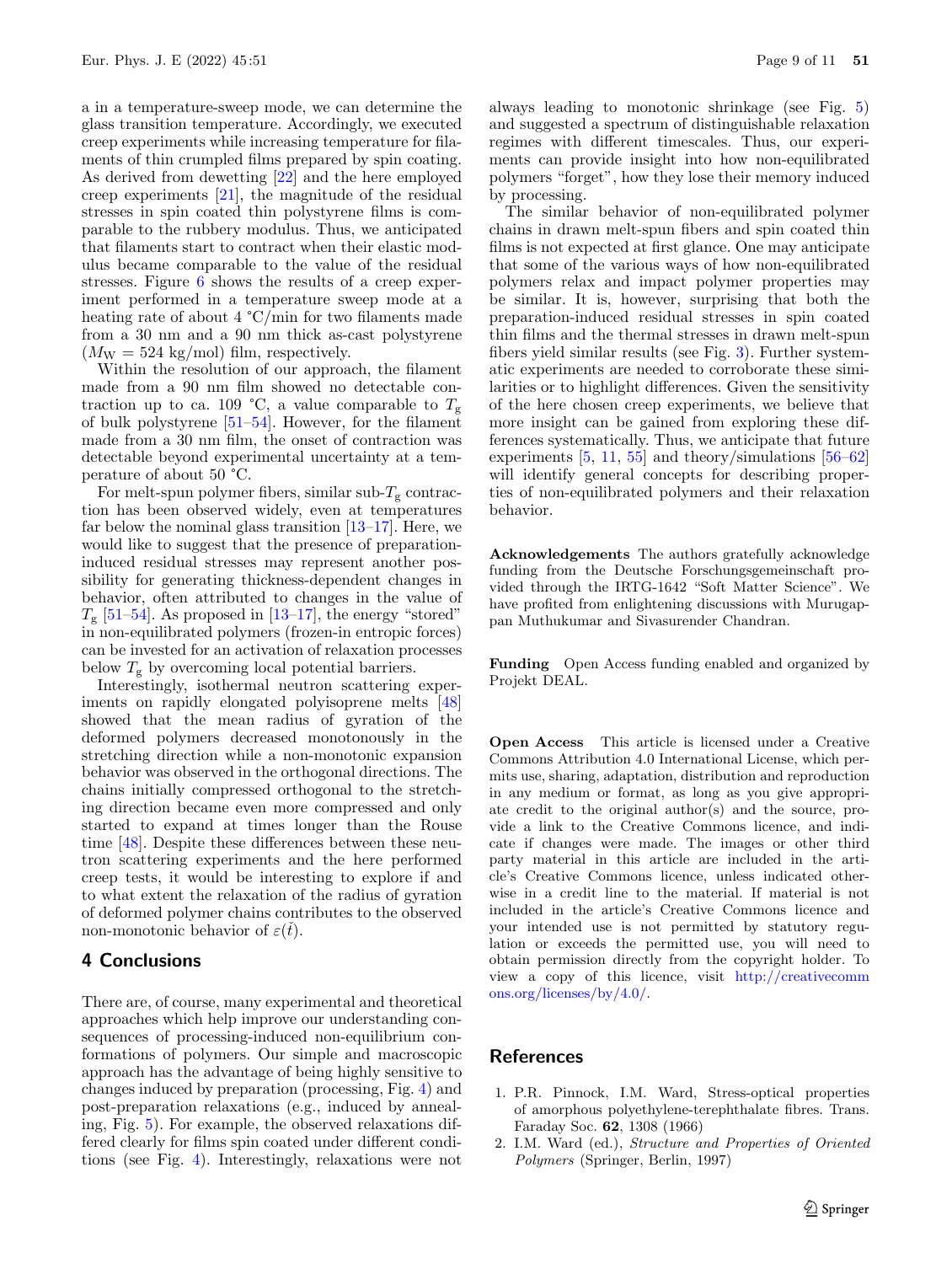- 3. I.M. Ward, J. Sweeney, *Mechanical Properties of Solid Polymers* (Wiley, Chichester, 2013)
- <span id="page-9-3"></span>4. S. Napolitano (ed.), *Non-Equilibrium Phenomena in Confined Soft Matter: Irreversible Adsorption, Physical Aging and Glass Transition at the Nanoscale* (Springer, Berlin, 2015)
- <span id="page-9-4"></span>5. S. Chandran, J. Baschnagel, D. Cangialosi, K. Fukao, E. Glynos, L.M.C. Janssen et al., Processing pathways decide polymer properties at the molecular level. Macromolecules **52**, 7146–7156 (2019)
- <span id="page-9-0"></span>6. I. Richard, A.K. Maurya, S. Shadman, E. Masquelier, L.S. Marthey, A. Neels, F. Sorin, Unraveling the influence of thermal drawing parameters on the microstructure and thermos-mechanical properties of multimaterial fibers. Small **18**, 2101392 (2021)
- <span id="page-9-1"></span>7. P.G. de Gennes, *Scaling Concepts in Polymer Physics* (Cornell University Press, Ithaca, 1979)
- 8. M. Rubinstein, R.H. Colby, *Polymer Physics* (Oxford University Press, Oxford, 2003)
- <span id="page-9-31"></span>9. G. Strobl, *The Physics of Polymers: Concepts for Understanding their Structures and Behaviour* (Springer, Berlin, 2007)
- <span id="page-9-2"></span>10. Z.-G. Wang, Polymer conformation—a pedagogical review. Macromolecules **50**(23), 9073–9114 (2017)
- <span id="page-9-5"></span>11. G. Reiter, The memorizing capacity of polymers. J. Chem. Phys. **152**, 150901 (2020)
- <span id="page-9-6"></span>12. R.D. Andrews, Retraction of oriented polystyrene monofilaments. J. Appl. Phys. **26**, 1061–1066 (1955)
- <span id="page-9-8"></span>13. T. Pakula, M. Trznadel, Thermally stimulated shrinkage forces in oriented polymers: 1. Temperature dependence. Polymer **26**, 1011–1018 (1985)
- 14. M. Trznadel, T. Pakula, M. Kryszewski, Thermally stimulated shrinkage forces in oriented polymers: 2. Time dependence. Polymer **26**, 1019–1024 (1985)
- <span id="page-9-10"></span>15. M. Trznadel, Thermally stimulated shrinkage forces in oriented polymers: induction time polymer. Polymer **27**, 871–876 (1986)
- <span id="page-9-30"></span>16. M. Trznadel, M. Kryszewski, Shrinkage and related relaxation of internal stresses in oriented glassy polymers. Polymer **29**, 418 (1988)
- <span id="page-9-9"></span>17. M. Trznadel, M. Kryszewski, Thermal shrinkage of oriented polymers. J. Macromol. Sci. C Polym. Rev. **32**, 259–300 (1992)
- <span id="page-9-11"></span>18. J.Y. Lim, S.Y. Kim, Analyzing temperature dependent shrinkage stress evolution in high speed spun, high molecular weight poly(ethylene-terephthalate) filaments. Text. Res. J. **71**, 329–335 (2001)
- <span id="page-9-12"></span>19. Y. Tanabe, H. Kanetsuna, Mechanism for thermal shrinkage of oriented polystyrene monofilaments. Polymer **20**, 1121–1128 (1979)
- <span id="page-9-7"></span>20. V.A. Beloshenko, V.N. Varyukhin, Yu.V. Voznyak, The shape memory effect in polymers. Russ. Chem. Rev. **74**, 265 (2005)
- <span id="page-9-13"></span>21. F. Ramezani, J. Baschnagel, G. Reiter, Translating molecular relaxations in non-equilibrated polymer melts into lifting macroscopic loads. Phys. Rev. Mater. **4**, 082601 (2020)
- <span id="page-9-14"></span>22. S. Chandran, R. Handa, M. Kchaou, S. Al Akhrass, A.N. Semenov, G. Reiter, Time allowed for equilibration quantifies the preparation induced nonequilibrium behavior of polymer films. ACS Macro Lett. **6**, 1296–1300 (2017)
- 23. G. Reiter, P.G. de Gennes, Spin-cast, thin, glassy polymer films: highly metastable forms of matter. Eur. Phys. J. E **6**, 25 (2001)
- <span id="page-9-16"></span>24. G. Reiter, M. Hamieh, P. Damman, S. Sclavons, S. Gabriele, T. Vilmin, E. Raphaël, Residual stresses in thin polymer films cause rupture and dominate early stages of dewetting. Nat. Mater. **4**, 754 (2005)
- 25. M. Chowdhury, P. Freyberg, F. Ziebert, A.C.-M. Yang, U. Steiner, G. Reiter, Segmental relaxations have macroscopic consequences in glassy polymer films. Phys. Rev. Lett. **109**, 136102 (2012)
- 26. M. Chowdhury, X. Sheng, F. Ziebert, A.C.-M. Yang, A. Sepe, U. Steiner, G. Reiter, Intrinsic stresses in thin glassy polymer films revealed by crack formation. Macromolecules **49**, 9060 (2016)
- <span id="page-9-25"></span>27. M. Kchaou, P. Alcouffe, S. Chandran, P. Cassagnau, G. Reiter, S. Al Akhrass, Tuning relaxation dynamics and mechanical properties of polymer films of identical thickness. Phys. Rev. E **97**, 032507 (2018)
- <span id="page-9-26"></span>28. S. Chandran, G. Reiter, Transient cooperative processes in dewetting polymer melts. Phys. Rev. Lett. **116**, 088301 (2016)
- <span id="page-9-15"></span>29. S. Chandran, G. Reiter, Segmental rearrangements relax stresses in nonequilibrated polymer films. ACS Macro Lett. **8**(6), 646–650 (2019)
- <span id="page-9-17"></span>30. K.R. Thomas, U. Steiner, Direct stress measurements in thin polymer films. Soft Matter **7**, 7839 (2011)
- <span id="page-9-18"></span>31. H. Bodiguel, C. Fretigny, Viscoelastic dewetting of a polymer film on a liquid substrate. Eur. Phys. J. E **19**, 185–193 (2006)
- <span id="page-9-19"></span>32. J.Y. Chung, T.Q. Chastek, M.J. Fasolka, H.W. Ro, C.M. Stafford, Quantifying residual stress in nanoscale thin polymer films via surface wrinkling. ACS Nano **3**, 844–852 (2009)
- <span id="page-9-20"></span>33. S. Karpitschka, C.M. Weber, H. Riegler, Spin casting of dilute solutions: vertical composition profile during hydrodynamic-evaporative film thinning. Chem. Eng. Sci. **129**, 243–248 (2015)
- 34. J. Danglad-Flores, S. Eickelmann, H. Riegler, Deposition of polymer films by spin casting: a quantitative analysis. Chem. Eng. Sci. **179**, 257–264 (2018)
- <span id="page-9-21"></span>35. J. Danglad-Flores, S. Eickelmann, H. Riegler, Evaporation behavior of a thinning liquid film in a spin coating setup: comparison between calculation and experiment. Eng. Rep. **3**, e12390 (2021)
- <span id="page-9-22"></span>36. S. Napolitano, E. Glynos, N.B. Tito, Glass transition of polymers in bulk, confined geometries, and near interfaces. Rep. Prog. Phys. **80**, 036602 (2017)
- <span id="page-9-23"></span>37. S.G. Croll, The origin of residual internal stress in solvent-cast thermoplastic coatings. J. Appl. Polym. Sci. **23**, 847–858 (1979)
- <span id="page-9-24"></span>38. R. Katsumata, S. Ata, K. Kuboyama, T. Ougizawa, Evaporation rate effect on starting point of shrinkage stress development during drying process in solvent cast polymer film. J. Appl. Polym. Sci. **128**, 60–65 (2013)
- <span id="page-9-27"></span>39. J.D. Ferry, *Viscoelastic Properties of Polymers* (Wiley, New York, 1980)
- <span id="page-9-28"></span>40. R.G. Larson, *The Structure and Rheology of Complex Fluids* (Oxford University Press, Oxford, 1999)
- <span id="page-9-29"></span>41. C.A. Schneider, W.S. Rasband, K.W. Eliceiri, NIH image to ImageJ: 25 years of image analysis. Nat. Methods **9**, 671–675 (2012)